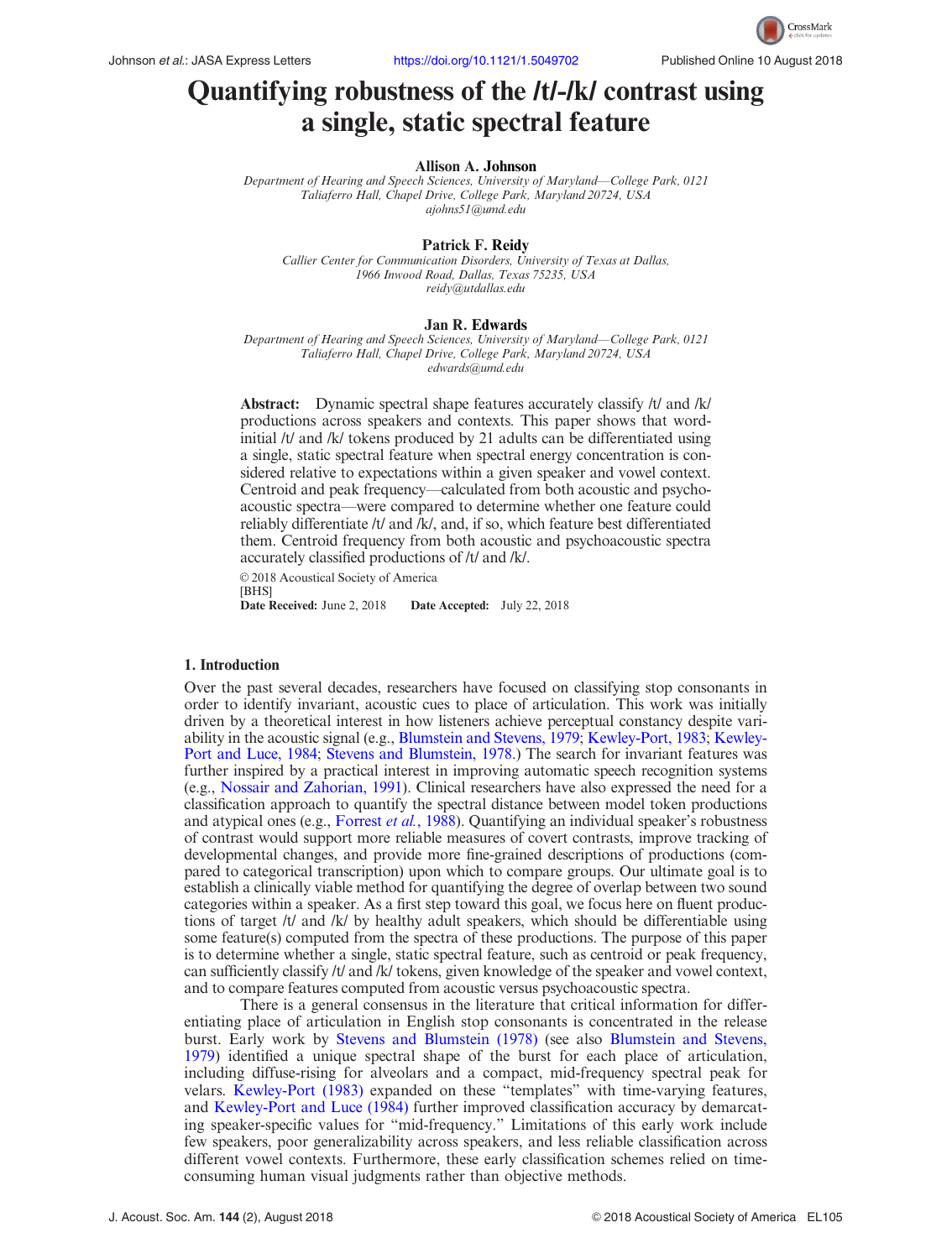Time-varying spectral features have since been quantified and gained additional support in the automatic classification literature. [Nossair and Zahorian \(1991\)](#page-6-0) identified stop consonants with 93.7% accuracy from 20 dynamic, global features (discrete cosine transform coefficients) extracted from a 60-ms window around the stop burst. They achieved this high classification accuracy for 30 different speakers (including men, women, and children), across both voiced and voiceless consonants in a variety of vowel contexts.

[Forrest](#page-6-0) et al. (1988) also achieved a high classification accuracy (93%) for voiceless stops across 10 speakers using only three spectral features (mean, skew, and kurtosis) extracted from a series of analysis windows spanning 40 ms. Relatively high spectral kurtosis was a defining feature for /k/, and negative spectral skew was the essential feature for /t/. The inclusion of skew and kurtosis possibly improved classification accuracy across speakers because these moments remove differences in spectral means that arise between speakers producing the same target sound, which accom-plishes a rough speaker normalization [see [Forrest](#page-6-0) et al. (1988), p. 118].

For [Nossair and Zahorian's \(1991\)](#page-6-0) purpose of developing a speakerindependent, automatic speech classifier, a high-dimensional feature space is well motivated. However, a low-dimensional feature space—or even a single feature—may be more feasible for clinicians to obtain and interpret. A common theme among previous works is that multiple features calculated over relatively long analysis windows have been necessary to achieve accurate and reliable classification of stop consonants across speakers and vowel contexts. However, speaker characteristics and coarticulation influence spectral shapes (and the features computed therefrom). The location of "mid-frequency" varies depending on an individual's vocal tract. Similarly, spectral peak frequency and spectral kurtosis can fluctuate within a speaker for /k/ in frontversus back-vowel contexts. The spectrum for /k/ can present with two spectral peaks due to resonances in both the front and back oral cavities. The spectrum for  $/t/$  can also have a prominent peak near the speaker's F2 locus, and the energy concentration can shift if the tongue dorsum raises in preparation for a high front vowel.

Regardless of vowel context or speaker, /k/ is formed farther back in the mouth than /t/. Thus, theoretically, the overall concentration of energy in the spectrum for /k/ should be lower than that for /t/ for a particular speaker in a given vowel context. [McMurray and Jongman \(2011\)](#page-6-0) recently conducted a comprehensive review of acoustic features for fricatives and found that none were entirely invariant. They identified fricatives using a compensation model [computing cues relative to expectations (C-CuRE)], which used hierarchical regressions to capitalize on acoustic variability in the signal, and adjusted category expectations relative to known indexical and contextual information (such as speaker identity and vowel context).

Given the current power of mixed-effects modeling, we now have the capacity to process large sets of non-independent observations and examine variability both within and across speakers (for an overview on mixed-effects modeling, see [Brauer and](#page-6-0) [Curtin, 2017\)](#page-6-0). It is possible that when speaker and vowel context are statistically controlled, a single static spectral feature calculated over a relatively short analysis window will be sufficient to classify /t/ and /k/ tokens.

[Forrest](#page-6-0) et al. (1988) successfully used centroid frequency in combination with skew and kurtosis to classify stop consonants. Because energy concentration should be at higher frequencies for  $/t/$  than  $/k/$  due to different places of articulation, centroid frequency may be suitable to differentiate  $/t$  from  $/k$  within a speaker. On the other hand, centroid frequency may not characterize the frequency-location of energy concentration in the spectrum very well if the distribution is bimodal. Thus, the frequency of the most prominent peak (henceforth, "peak frequency") may provide better evidence for the location of the constriction.

With the goal of identifying psychoacoustically relevant features, some researchers have also explored the effect of transforming an acoustic spectrum prior to computing features from it. Typically, these transformations seek to model some process of the auditory system, such as compression of the frequency scale or wider band-widths at higher frequencies. For example, [Forrest](#page-6-0) et al. (1988) transformed the Hertz frequency scale of acoustic spectra to the Bark frequency scale, but did not apply any transformation to model the different bandwidths of auditory filters; classification of voiceless stops was poorer when features were computed from Bark-scale spectra than from Hertz-scale spectra. [Kewley-Port and Luce \(1984\)](#page-6-0) passed acoustic spectra through a bank of bandpass filters that modeled the different bandwidths of auditory filters, then transformed the Hertz scale to the mel scale; however, classification accuracy from transformed spectra was not compared to untransformed spectra, so it is difficult to assess the utility of these transformations on the classification of voiceless stops.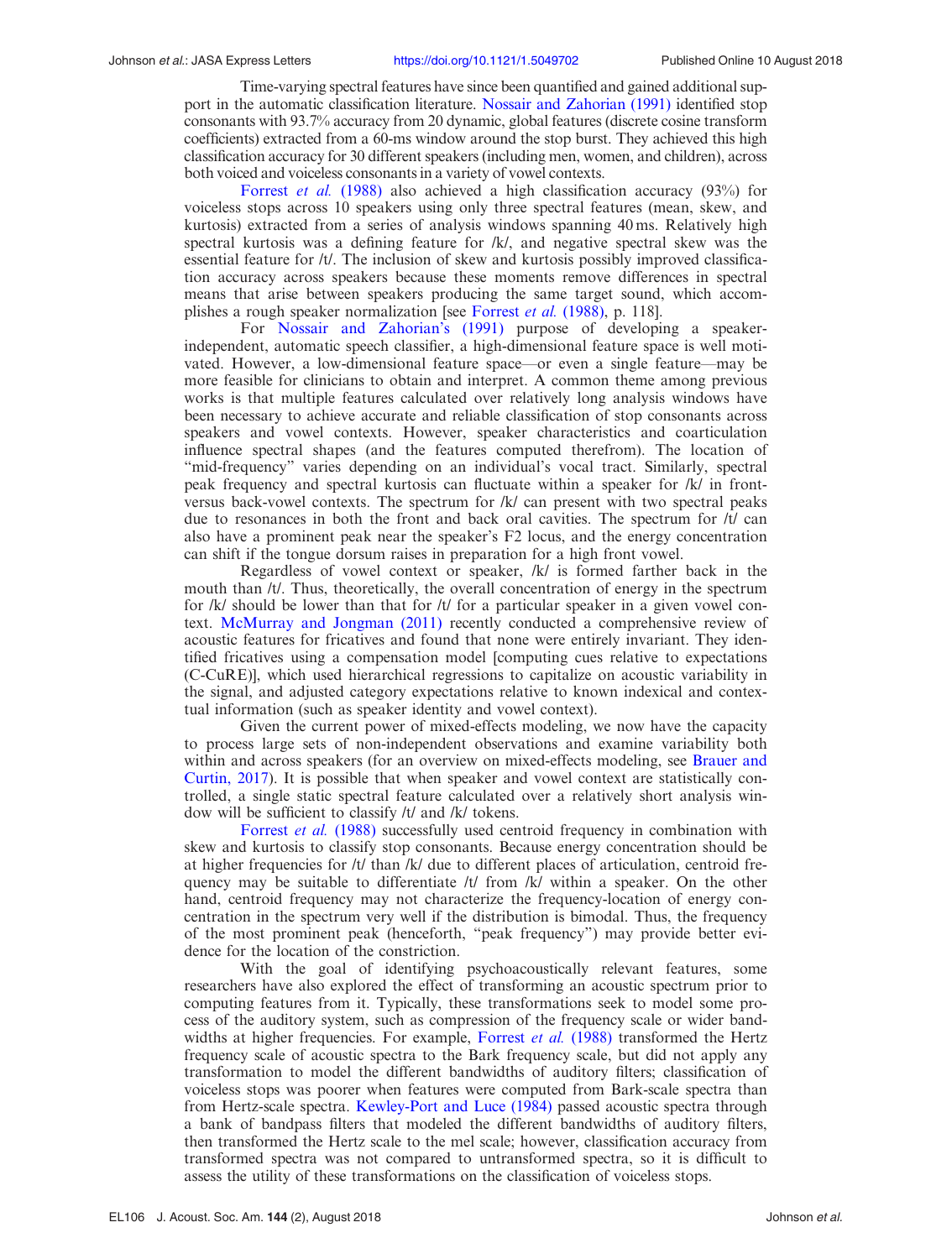We address this lacuna by computing two features—centroid and peak frequency—from both acoustic spectra and from transformed spectra (henceforth, "psychoacoustic spectra") that were passed through a gammatone filter bank that models both the frequency-scale compression and the differential frequency selectivity of the auditory system. Our purpose is to determine whether a single, static feature can sufficiently differentiate /t/ and /k/ productions when speaker identity and vowel context are statistically controlled. This research is driven by the need for a standardized approach to quantify robustness of an individual's /t/-/k/ contrast that can be applied quickly, easily, and objectively by researchers and clinicians alike.

# 2. Methods

Twenty-one adult participants (10 women, 11 men; mean age: 21 years, range: 20–29 years) were recruited to participate from Minneapolis, MN. All participants were monolingual, native speakers of Mainstream American English with self-reported normal hearing and no history of speech or language disorders.

Stimuli for the experiment—a picture-prompted, auditory word repetition task consisted of familiar words presented in isolation. Stimuli were recorded by an adult female speaker in a sound-treated lab setting, and recordings were normalized for amplitude. Words were also represented visually by archetypal, high-quality photographs obtained from online sources and edited for consistency in size and background. Stimuli were organized into two wordlists, each with 16 /t/-initial and 16 /k/-initial tokens. Each wordlist also included either 58 or 94 filler-words that did not begin with /t/ or /k/. Tokens were balanced across front- and back-vowel contexts. Possible front vowels included /i I e  $\varepsilon \mathcal{E}$ /. Possible back vowels included  $\mu$ u o  $\alpha$  a) and the diphthongs /ai au/. Despite known regional variations, our speakers and participants consistently produced these diphthongs with an initial back vowel.

All testing was completed in a sound-treated recording booth. During the experimental task, participants sat in front of a computer screen positioned approximately six inches away from a Shure SM81 cardioid condenser microphone with a custom pop filter. Words were presented in a pseudo-randomized order across participants, with steps taken to ensure target words were not repeated on consecutive trials. Visual stimuli appeared on the screen while auditory stimuli played over loudspeakers. At word-offset, participants repeated the word into the microphone, and an experimenter recorded the session using a Marantz PMD671 solid-state recorder at a sampling frequency of 44 100 Hz.

Five participants completed one wordlist (32 productions per speaker), and sixteen participants completed both wordlists (64 productions per speaker). Productions were excluded from analyses if there was background noise obscuring the release burst, or if voice-onset time was less than 20-ms. The final number of analyzable tokens was 1155.

Coding was done in PRAAT [\(Boersma and Weenink, 2018\)](#page-6-0). The first author transcribed place of articulation for all /t/ and /k/ tokens. Then, she marked locations on the waveform corresponding to the release burst and the onset of voicing. The release-burst was defined as the first transient-noise spike following a period of silence that coincided perceptually with the release of an oral constriction. The onset of voicing was defined as the first upward swing from the zero-crossing followed by a stable, quasi-periodic pattern of voicing. A second trained phonetician coded a random 20% of the files for reliability purposes. Reliability between the two coders was high: agreement for transcriptions was 100%. Root-mean-square (RMS) values were calculated to determine differences in locations of burst and VOT tags. For burst locations, RMS error was 0.0023 ms, and for VOT locations, RMS error was 0.0039 ms.

Acoustic and statistical analyses were carried out in the <sup>R</sup> programming environment ([R Core Team, 2013\)](#page-6-0), using custom scripts. The method for computing acoustic and psychoacoustic spectra was identical to that reported in [Reidy \(2016\),](#page-6-0) to which the reader is referred for a comprehensive description with references. For each token, 5 ms prior to the burst tag through 20 ms after the tag defined a 25-ms analysis window. Within this window, the acoustic spectrum of the waveform was estimated with an eighth-order multitaper spectrum. To transform an acoustic spectrum into a psychoacoustic spectrum, it was passed through a filter bank that modeled how the auditory periphery logarithmically compresses the frequency scale and how it differentially resolves frequency components across the audible range (see top panel of Fig. [1](#page-3-0)). This filter bank comprised 361 fourth-order gammatone filters whose center frequencies were equally spaced every 0.1, from 3 to 39, along the  $ERB<sub>N</sub>$  number scale [\(Glasberg](#page-6-0) [and Moore, 1990\)](#page-6-0). The bandwidth of each filter was set to 1.019 times the equivalent rectangular bandwidth of that filter's center frequency in Hz. Each gammatone filter acted on an input spectrum as a bandpass filter. Finally, the psychoacoustic spectrum was constructed by summing the total energy (or "auditory excitation") at the output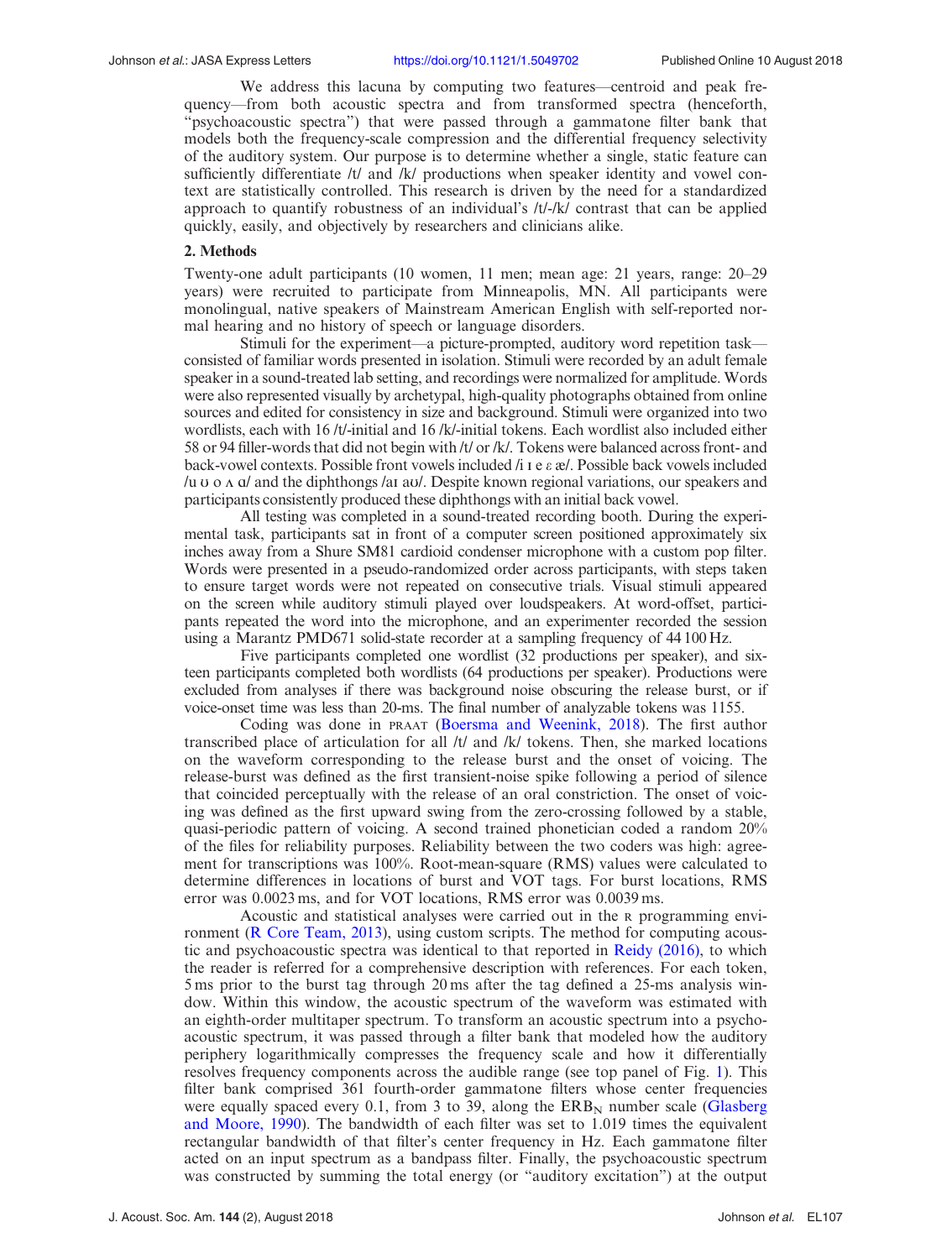<span id="page-3-0"></span>

Fig. 1. (Top) Acoustic spectrum of a production of /t/ estimated with an eighth-order multitaper spectrum (centroid  $= 3.740 \text{ kHz}$ , peak  $= 3.918 \text{ kHz}$ ). Frequency responses of 12 gammatone filters of different center frequencies are shown, in grey, overlaid on the spectrum. (Bottom) The psychoacoustic spectrum resulting from passing the spectrum in the top panel through a 361-channel gammatone filter bank model of the auditory periphery (centroid = 26.0 ERB<sub>N</sub>, peak = 26.8 ERB<sub>N</sub>).

of each filter and plotting these excitation levels against the filters' center frequencies in  $ERB_N$  (see bottom panel of Fig. 1).

Centroid and Peak frequency were computed from both the acoustic spectra (within the 0.926–9.777 kHz range) and the psychoacoustic spectra (within the 15–35  $ERB<sub>N</sub>$  number range). To compute Centroid frequency, the values of a (psycho)acoustic spectrum were normalized so they summed to 1. The normalized (psycho)acoustic spectrum was then treated as a probability mass function over frequency, and the Centroid frequency was the distribution's mean value. Peak frequency was the frequency of the (psycho)acoustic spectrum with the greatest amplitude. Thus, there were four features computed from each token: Centroid (kHz), centroid (ERB<sub>N</sub>), peak  $(kHz)$ , and peak  $(ERB<sub>N</sub>)$ . Prior to statistical analysis, the values for each feature were centered by subtracting the group mean value for that feature.

Our modeling procedure followed that of [Holliday](#page-6-0) et al. (2015), which quantifies the degree of category overlap within an individual speaker. We used four mixedeffects logistic regression models—one for each spectral feature—to predict each token's target consonant (either /t/ or /k/). Then, we used two additional mixed-effects logistic regression models to formally compare the accuracy of predictions made by each model. All models were fit using the R LME4 package (Bates et al.[, 2014\)](#page-6-0).

Logistic regression models are based on the logarithm function, and they are an appropriate statistical choice when the outcome variable is binary or binomially distributed, as in this case where the outcome variable is a prediction of either  $/t/$  or  $/k/$ (for more on analyzing categorical data, see [Jaeger, 2008\)](#page-6-0). The dependent variable in a logistic regression model is a log-likelihood ratio, which can be used to determine the probability of one outcome or the other given values of the independent variables. Mixed-effects models, which refer to models that contain at least one conditional random effect, are appropriate to use when data are non-independent, as in this case when multiple tokens are obtained from each speaker. Random effects by-participant produce participant-level adjustments for predictors, which can be used to obtain unique, individually fit models for each participant [for more information on mixedeffects modeling, see Bates *et al.* [\(2015\)](#page-6-0) or Brauer and Curtain (2017).

An example of the formula used to make predictions is shown in Eq.  $(1)$  $(1)$  $(1)$ , where the subscripts  $i$  and  $j$  range over items and speakers, respectively,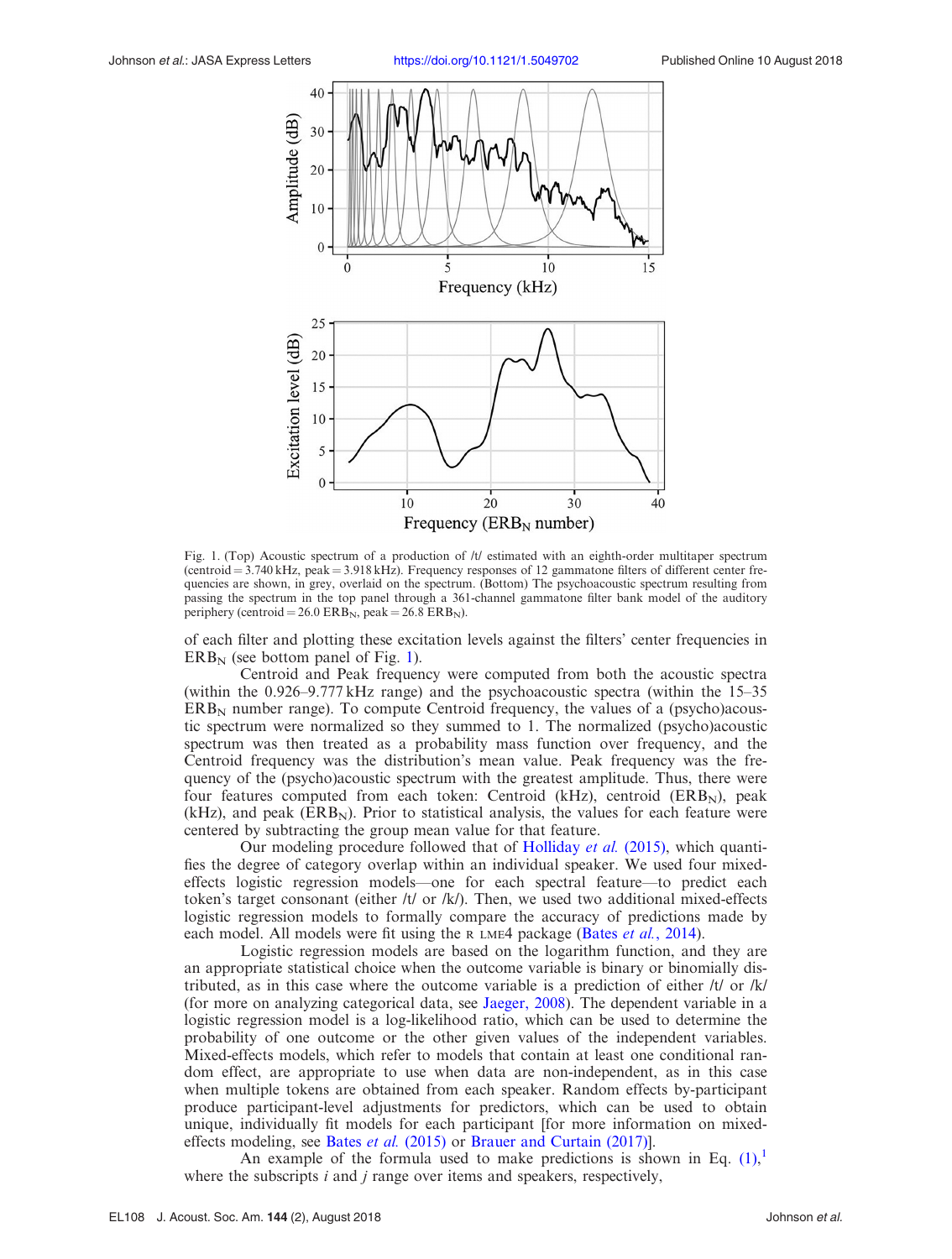<span id="page-4-0"></span>
$$
\log\left(\frac{t}{1 - t/\tau}\right)_{ij} = \beta_0 + \beta_1 \times Centroid(kHz)_{ij} + \beta_2 \times VowelContext_{ij} + \beta_3
$$
  
× Centroid(kHz)\_{ij} × VowelContext\_{ij} + u\_{0j} + u\_{1j} \times Centroid(kHz)\_{ij} + \varepsilon\_{ij}. (1)

This model predicted the log-likelihood that the target consonant for a given token was /t/ based on fixed effects of the group-wide intercept  $(\beta_0)$ , centroid frequency computed from acoustic spectra  $(\beta_1)$ , vowel context  $(\beta_2)$ , the interaction between centroid frequency and vowel context  $(\beta_3)$ , as well as the speaker-level random intercept  $(u_{0j})$  and slope for centroid frequency  $(u_{1i})$ . Three additional models with homologous structures to that in Eq. [\(1\)](#page-3-0) were fit to make predictions based on the other spectral features of interest. When the predicted log-likelihood was greater than 0, the model predicted the target consonant to be /t/; otherwise, the model classified the token as /k/. If the prediction matched the target consonant, the token was assigned a 1 for *predicted accuracy*. If the model made an incorrect prediction, *predicted accuracy* was 0. Predictions made by each of the four models were highly accurate. Results are shown in Table 1.

To determine which of the four spectral features best differentiated /t/ and /k/, we ran two additional mixed-effects logistic regression models that compared accuracy of predictions. We added two variables to our dataset: Representation and feature. Representation was either "acoustic" or "psychoacoustic," referring, respectively, to whether the spectral feature was computed from an acoustic or psychoacoustic spectrum. Feature was either "centroid" or "peak." The formula comparing accuracy of predictions for the spectral features is shown in Eq.  $(2)$  $(2)$  $(2)$ ,<sup>2</sup>

$$
\log\left(\frac{PredictedAccuracy}{1-PredictedAccuracy}\right)_{ij} = \beta_0 + \beta_1 \times Representation_{ij} + \beta_2 \times Feature_{ij} + \beta_3
$$

$$
\times Representation_{ij} \times Feature_{ij} + u_{0j} + \varepsilon_{ij}.
$$
 (2)

Models 1 and 2 predicted the log-likelihood that a prediction was accurate based on fixed effects of group-wide intercept  $(\beta_0)$ , representation  $(\beta_1)$ , feature  $(\beta_2)$ , the interaction between representation and feature  $(\beta_3)$ , and the speaker-level random intercept  $(u_{0j})$ .

The difference between the two models was the reference category. In model 1, the reference level for representation was "psychoacoustic," and the reference level for feature was "centroid." For model 1 with centroid  $(ERB<sub>N</sub>)$  as the reference category, the main effect of representation characterized the difference in accuracy of predictions based on centroid  $(ERB<sub>N</sub>)$  versus centroid (kHz), and the main effect of feature characterized the difference in predictions based on centroid  $(ERB<sub>N</sub>)$  versus peak  $(ERB<sub>N</sub>)$ . In model 2, the reference category was peak (kHz), so the main effect of representation characterized the difference between peak ( $k$ Hz) and peak ( $ERB<sub>N</sub>$ ), and the main effect of feature characterized the difference between peak (kHz) and centroid (kHz). Because we ran two, re-leveled models testing the same data, we used an adjusted alpha-level,  $p = 0.0025$ , to denote significance.

# 3. Results

Model 1 [reference: Centroid  $(ERB<sub>N</sub>)$ ] showed significant main effects of intercept  $(\hat{\beta}_0 = 3.44, \text{ } SE = 0.25, \text{ } z = 13.72, \text{ } p < 0.001) \text{ and feature } (\hat{\beta}_2 = -0.75, \text{ } SE = 0.17,$  $z = -4.52$ ,  $p < 0.001$ ). The main effect of representation and the interaction were not significant. The results of model 1 indicate that accuracy of predictions decreased significantly when peak  $(ERB<sub>N</sub>)$  was used compared to centroid  $(ERB<sub>N</sub>)$ , but there was no difference between centroid  $(ERB<sub>N</sub>)$  and centroid (kHz).

Table 1. Overall accuracy of predictions made by each model (one model for each spectral feature), and the accuracy of predictions by target consonant and vowel context.

| Spectral feature<br>Centroid (kHz) | Target /t/ |      | Target/k/ |        |
|------------------------------------|------------|------|-----------|--------|
|                                    | Front      | Back | Front     | Back   |
| 95%                                | 94%        | 95%  | 95%       | 94%    |
| Centroid $(ERBN)$                  | Front      | Back | Front     | Back   |
| 95%                                | 91%        | 98%  | 94%       | 96%    |
| Peak (kHz)                         | Front      | Back | Front     | Back   |
| 89%                                | 83%        | 87%  | 93%       | 93%    |
| Peak $(ERB_N)$                     | Front      | Back | Front     | Back   |
| $90\%$                             | 84%        | 94%  | 91%       | $90\%$ |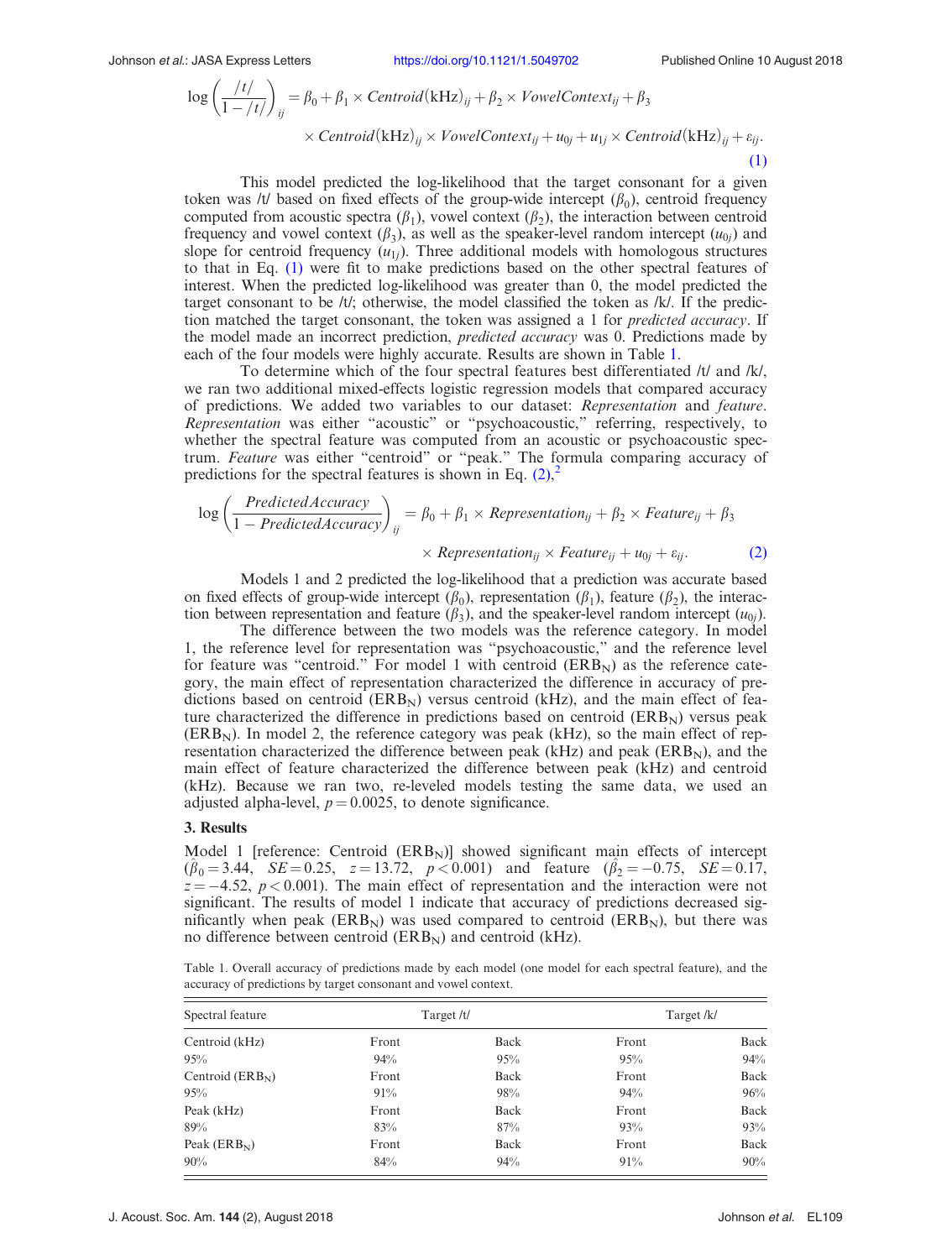Model 2 [reference: Peak (kHz)] showed significant main effects of intercept  $(\hat{\beta}_0 = 2.58, \, SE = 0.23, \, z = 11.13, \, p < 0.001)$  and feature  $(\hat{\beta}_2 = 0.83, \, SE = 0.16, \, z = 5.09, \, z = 11.13, \, p < 0.001)$  $p < 0.001$ ). The main effect of representation and the interaction were not significant. The results of model 2 indicate that accuracy of predictions increased significantly when centroid (kHz) was used compared to peak (kHz), but there was no difference between peak (kHz) and peak ( $ERB_N$ ).

Taken together, these results suggest that centroid frequency better differentiated /t/ and /k/ than peak frequency, but there was no difference between spectral features computed from acoustic spectra versus psychoacoustic spectra.

# 4. Discussion

The central finding of this paper is that word-initial /t/ and /k/ tokens in the context of 12 different vowels produced by 21 different speakers were differentiated with 95% accuracy using a single, static, spectral feature when vowel context and speaker identity were statistically controlled. Centroid frequency yielded higher classification accuracy than peak frequency, and features computed from psychoacoustic spectra were equally successful as those from acoustic spectra.

We used a mixed-effects logistic regression model with spectral feature and vowel context as fixed effects, and speaker identity as a grouping factor to differentiate  $/t/$  and  $/k/$  productions. This approach was described by [Holliday](#page-6-0) *et al.* (2015) as a way to quantify robustness of an individual's  $/s/-\int$  contrast. The primary objective of this type of model—one that is not independent of speaker or vowel context—is to quantify the relationship between productions of two target categories within a speaker. The model uses by-participant random effects to make individualized predictions, and ultimately the variable of interest derived from the model is the percentage of tokens correctly predicted for each speaker. This variable indexes one notion of distance between sets of productions (cf. the mean Mahalanobis distance between two sets of points, the distance between the means of two sets of points, or the discriminability between the sets of points).

Researchers and clinicians alike can use this approach to determine the extent to which two sets of productions are separable within a speaker and make comparisons over time or across groups. For example, using a similar logistic regression classifier, [Nicholson](#page-6-0) *et al.* (2015) found that robustness of the  $\frac{|S|}{|S|}$  contrast increases with age and vocabulary. Todd *et al.* (2011) showed that children with cochlear implants produce less robust /s/-/f/ contrasts than peers with normal hearing, even when tokens are transcribed as correct. These studies speak both to the importance of using continuous, acoustic measures to characterize productions, and to the utility of a within-participant measure of robustness of contrast. The aim of this study was to empirically compare spectral features that could differentiate /t/ and /k/ productions within and across adult speakers, and that would be accessible to a range of professionals.

There are some limitations to this classification approach. First, it requires several tokens per category per context per speaker for the mixed-effects logistic regression model to work reliably. This increases the time required to collect and code production data. However, the coding procedure was streamlined and largely automated, so each token was transcribed and tagged in approximately one minute. Second, our method of coding vowel context qualitatively as "front" or "back" based on the target word is not always feasible. The vowel could be centralized in some productions or dialects, misarticulated by children, or the target word may not be known. In these cases, an on-line coding procedure to label the vowel for each token may be necessary. Quantitative representations of formant transitions could also be incorporated, but would substantially increase the amount of time and expertise required to obtain reliable measurements. Finally, using a logistic regression model that includes an indexical grouping factor is not well suited for all classification purposes. This approach would not translate easily to applications with the goal of lowresource, fully automatic recognition and classification of stop consonants.

Previous work (e.g., [Kewley-Port, 1983;](#page-6-0) [Nossair and Zahorian, 1991](#page-6-0)) suggested that dynamic, global spectral shape features are superior to static features for identifying stop consonants across speakers and contexts. [McMurray and Jongman](#page-6-0) [\(2011\)](#page-6-0) found that no acoustic parameters were unaffected by context for fricatives. Perhaps dynamic features calculated over relatively long analysis windows, especially ones that overlap with following vowel, serve as a compensation mechanism for variability. We acknowledge the importance of dynamic cues in differentiating stop consonants, and we submit that including a categorical variable of vowel context provides a sufficient, yet simpler approach for encoding dynamic features. The success of our single, static feature (calculated purposefully from a window excluding any voicing)